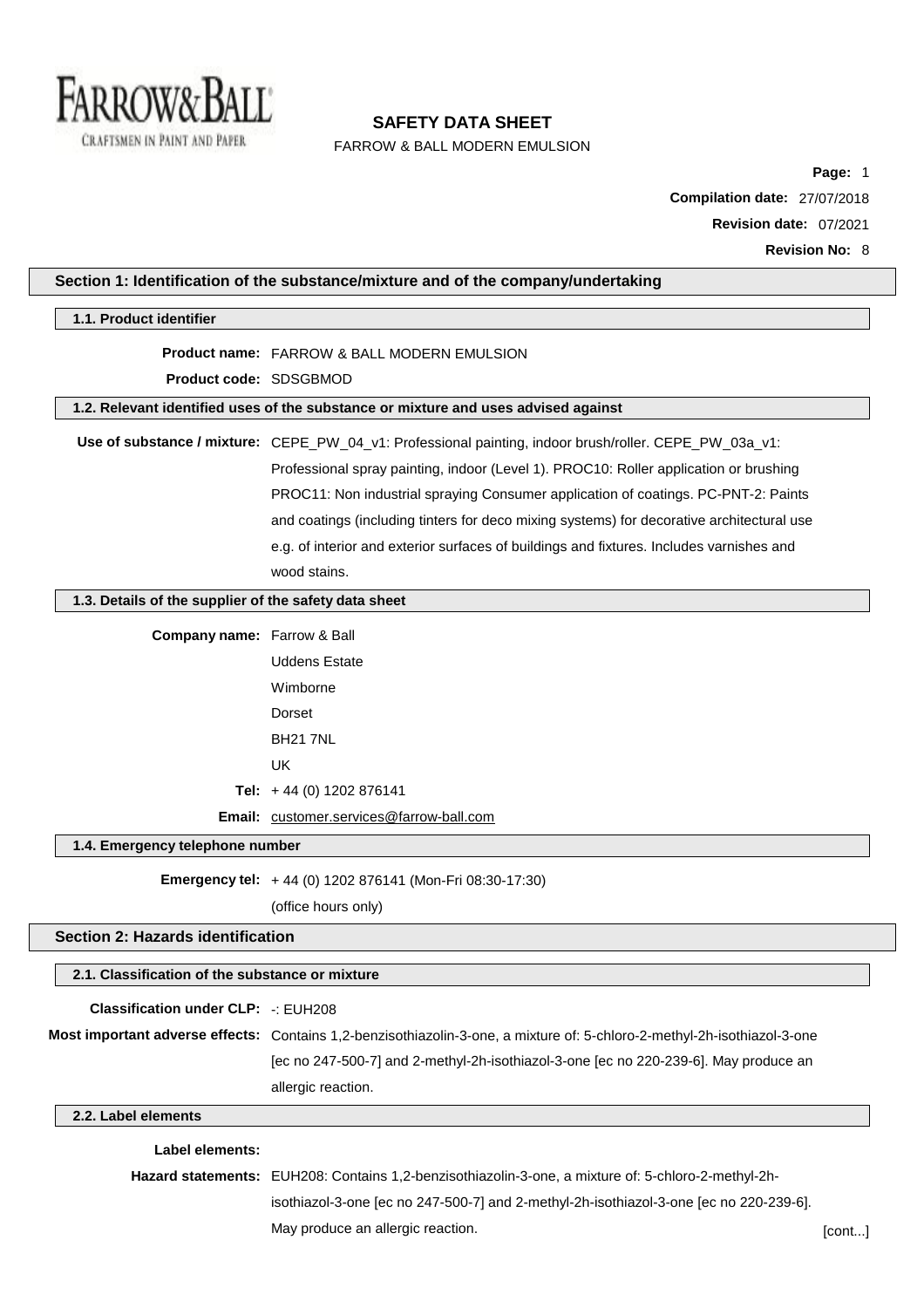## FARROW & BALL MODERN EMULSION

**Page:** 2

**Precautionary statements:** P101: If medical advice is needed, have product container or label at hand.

P102: Keep out of reach of children.

P103: Read label before use.

#### **2.3. Other hazards**

**Other hazards:** Not applicable.

**PBT:** This product is not identified as a PBT/vPvB substance.

#### **Section 3: Composition/information on ingredients**

#### **3.2. Mixtures**

#### **Hazardous ingredients:**

TITANIUM DIOXIDE - REACH registered number(s): 01-2119489379-17-0000

| <b>EINECS</b> | CAS        | PBT/WEL                                                 | <b>CLP Classification</b> | Percent |
|---------------|------------|---------------------------------------------------------|---------------------------|---------|
| 236-675-5     | 13463-67-7 | Substance with a Community<br>workplace exposure limit. |                           | 10-30%  |

#### CALCIUM/ MAGNESIUM CARBONATE

|  |  | 389-88-1 | Substance with a Community<br>workplace exposure limit. |  | 0% |
|--|--|----------|---------------------------------------------------------|--|----|
|--|--|----------|---------------------------------------------------------|--|----|

## SILICON DIOXIDE

| 7631-86-9 | Substance with a Community | $-3%$ |
|-----------|----------------------------|-------|
|           | workplace exposure limit.  |       |

**Contains:** The data quoted is for an untinted white base.

## **Section 4: First aid measures**

#### **4.1. Description of first aid measures**

**Skin contact:** Wash immediately with plenty of soap and water.

**Eye contact:** Bathe the eye with running water for 15 minutes.

**Ingestion:** Wash out mouth with water.

**Inhalation:** Not applicable.

## **4.2. Most important symptoms and effects, both acute and delayed**

**Skin contact:** There may be mild irritation at the site of contact.

**Eye contact:** There may be irritation and redness.

**Ingestion:** There may be irritation of the throat.

**Inhalation:** No symptoms.

**Delayed / immediate effects:** No data available.

#### **4.3. Indication of any immediate medical attention and special treatment needed**

**Immediate / special treatment:** Not applicable.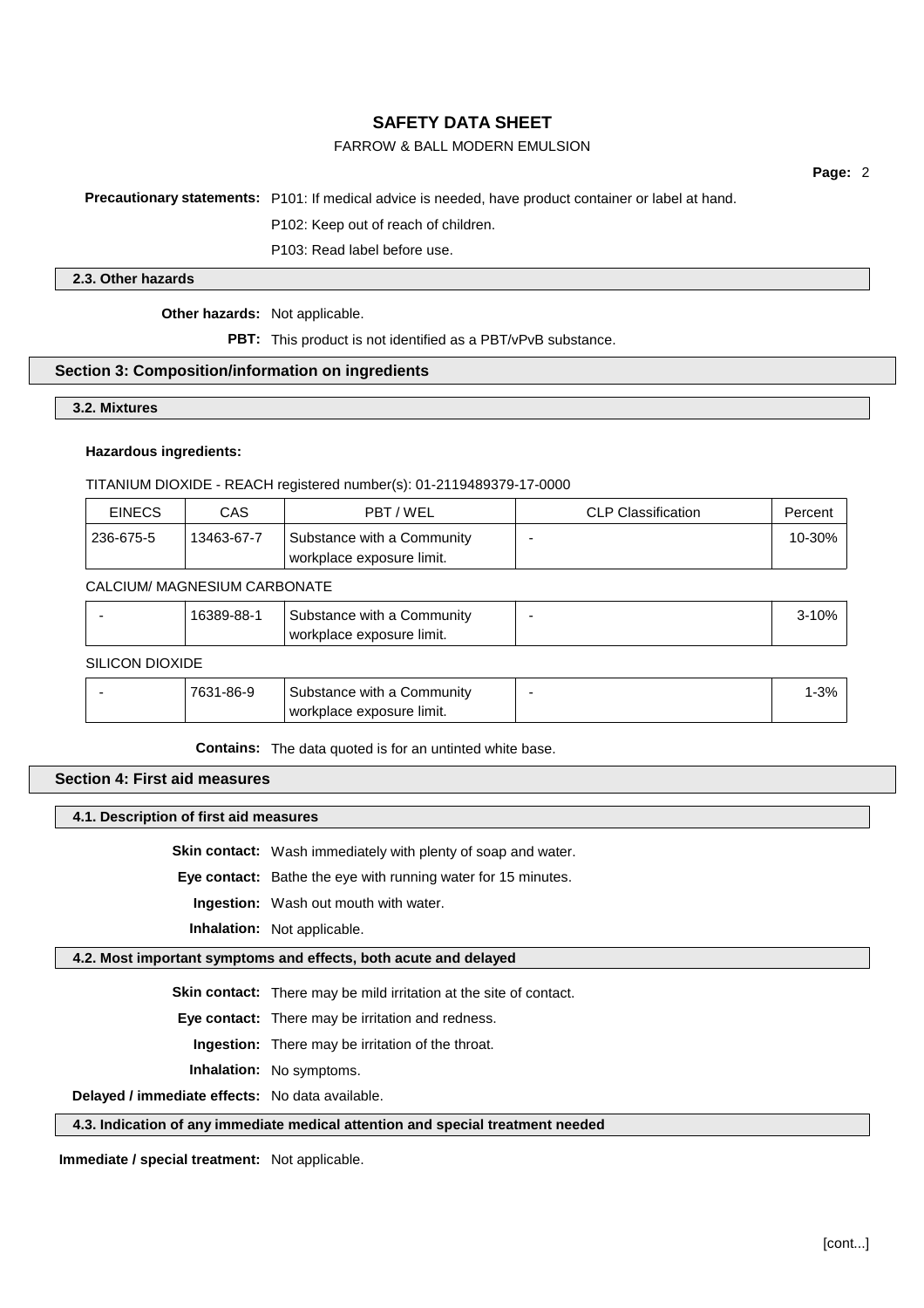## FARROW & BALL MODERN EMULSION

#### **Section 5: Fire-fighting measures**

#### **5.1. Extinguishing media**

**Extinguishing media:** Suitable extinguishing media for the surrounding fire should be used. Use water spray to cool containers.

#### **5.2. Special hazards arising from the substance or mixture**

**Exposure hazards:** Not applicable.

## **5.3. Advice for fire-fighters**

**Advice for fire-fighters:** Wear self-contained breathing apparatus.

**Section 6: Accidental release measures**

#### **6.1. Personal precautions, protective equipment and emergency procedures**

**Personal precautions:** Refer to section 8 of SDS for personal protection details. Turn leaking containers leak-

side up to prevent the escape of liquid. Mark out the contaminated area with signs and

prevent access to unauthorised personnel.

#### **6.2. Environmental precautions**

**Environmental precautions:** Do not discharge into drains or rivers. Contain the spillage using bunding.

#### **6.3. Methods and material for containment and cleaning up**

**Clean-up procedures:** Absorb into dry earth or sand. Transfer to a closable, labelled salvage container for disposal by an appropriate method.

#### **6.4. Reference to other sections**

**Reference to other sections:** Refer to section 8 of SDS.

## **Section 7: Handling and storage**

**7.1. Precautions for safe handling**

**Handling requirements:** Do not use or store this product by hanging the container on a hook. Ensure good ventilation during application and drying. Do not get in eyes, on skin, or on clothing. See Section 8 for personal protection.

#### **7.2. Conditions for safe storage, including any incompatibilities**

**Storage conditions:** Store in a cool, well ventilated area. Keep container tightly closed. The floor of the storage room must be impermeable to prevent the escape of liquids.

**Suitable packaging:** Not applicable.

#### **7.3. Specific end use(s)**

**Specific end use(s):** No data available.

#### **Section 8: Exposure controls/personal protection**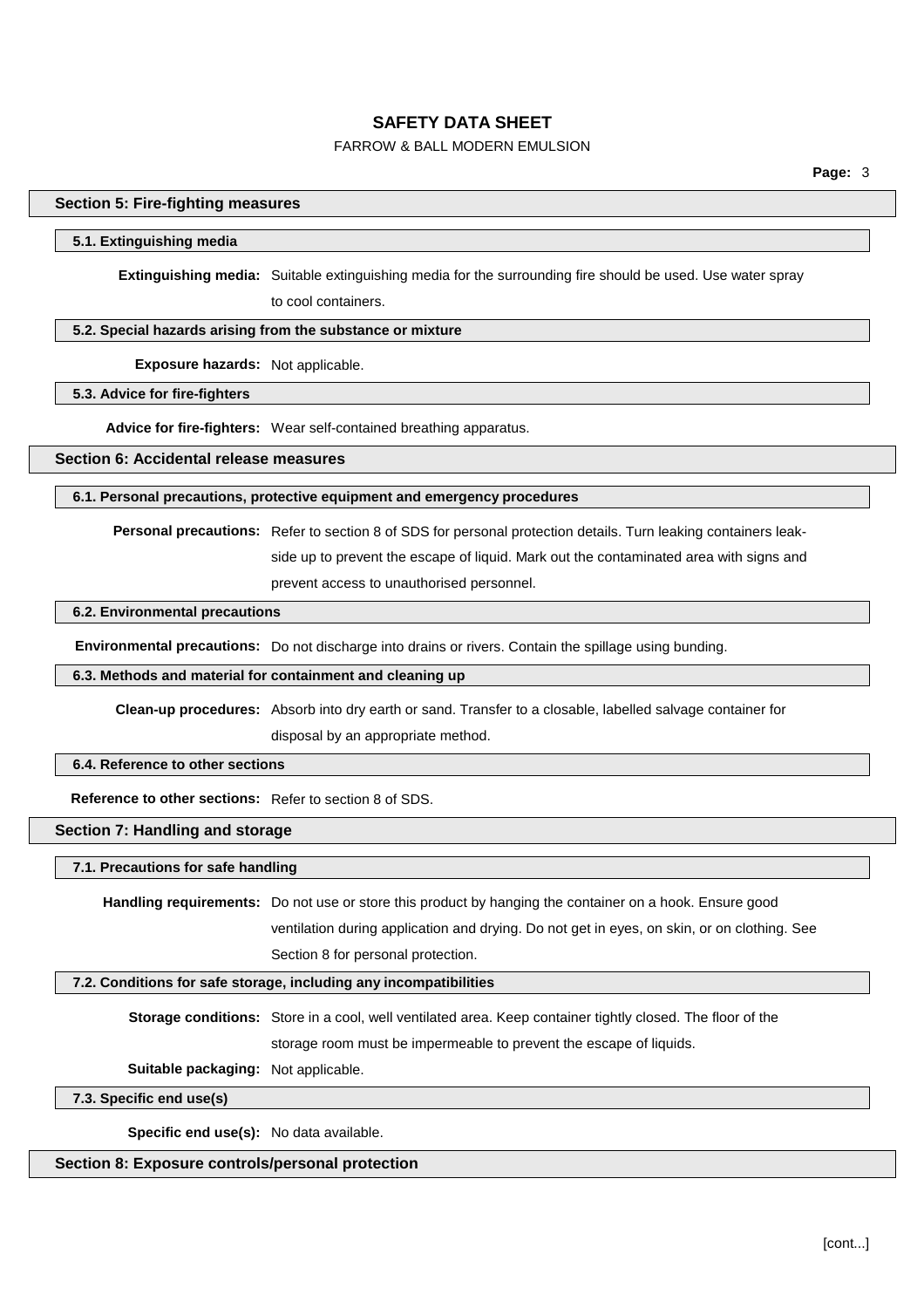## FARROW & BALL MODERN EMULSION

### **8.1. Control parameters**

**Workplace exposure limits:** No data available.

### **DNEL/PNEC Values**

**DNEL / PNEC** No data available.

| 8.2. Exposure controls |                                                                                                                  |
|------------------------|------------------------------------------------------------------------------------------------------------------|
|                        | <b>Engineering measures:</b> The floor of the storage room must be impermeable to prevent the escape of liquids. |
|                        | CEPE PW 03a $v1:30\%$ = general room ventilation (e.g. open windows).                                            |
|                        | CEPE PW 04 $v1:30\%$ = general room ventilation (e.g. open windows).                                             |
|                        | Respiratory protection: Respiratory protection not required. CEPE_PW_03A_v1: Not Required.                       |
|                        | CEPE PW 04 v1: Not Required.                                                                                     |
|                        | <b>Hand protection:</b> Protective gloves. Nitrile rubber. (EN 374).                                             |
|                        | <b>Eye protection:</b> Safety glasses. (EN 166).                                                                 |
|                        | Skin protection: Protective clothing.                                                                            |
|                        | <b>Environmental:</b> Prevent from entering in public sewers or the immediate environment.                       |

#### **Section 9: Physical and chemical properties**

## **9.1. Information on basic physical and chemical properties**

|                                                         | <b>State: Emulsion</b>                           |                                     |
|---------------------------------------------------------|--------------------------------------------------|-------------------------------------|
| <b>Colour:</b> Various                                  |                                                  |                                     |
|                                                         | <b>Odour:</b> Barely perceptible odour           |                                     |
| <b>Evaporation rate: Slow</b>                           |                                                  |                                     |
|                                                         | <b>Oxidising:</b> Non-oxidising (by EC criteria) |                                     |
| <b>Solubility in water: Miscible</b>                    |                                                  |                                     |
| Boiling point/range°C: 100                              | Melting point/range°C: No data available.        |                                     |
| <b>Flammability limits %: lower:</b> No data available. |                                                  | <b>upper:</b> No data available.    |
| <b>Flash point °C:</b> $>100$                           | Part.coeff. n-octanol/water: No data available.  |                                     |
| Autoflammability <sup>°</sup> C: No data available.     |                                                  | Vapour pressure: No data available. |
| <b>Relative density:</b> $1.2 - 1.4$ g/cc               |                                                  | $pH: 8.0 - 8.5$                     |
|                                                         | <b>VOC g/l:</b> $4$ g/l a (30 g/l)               |                                     |
|                                                         |                                                  |                                     |

## **9.2. Other information**

**Other information:** Not applicable.

## **Section 10: Stability and reactivity**

### **10.1. Reactivity**

**Reactivity:** Stable under recommended transport or storage conditions.

## **10.2. Chemical stability**

**Chemical stability:** Stable under normal conditions.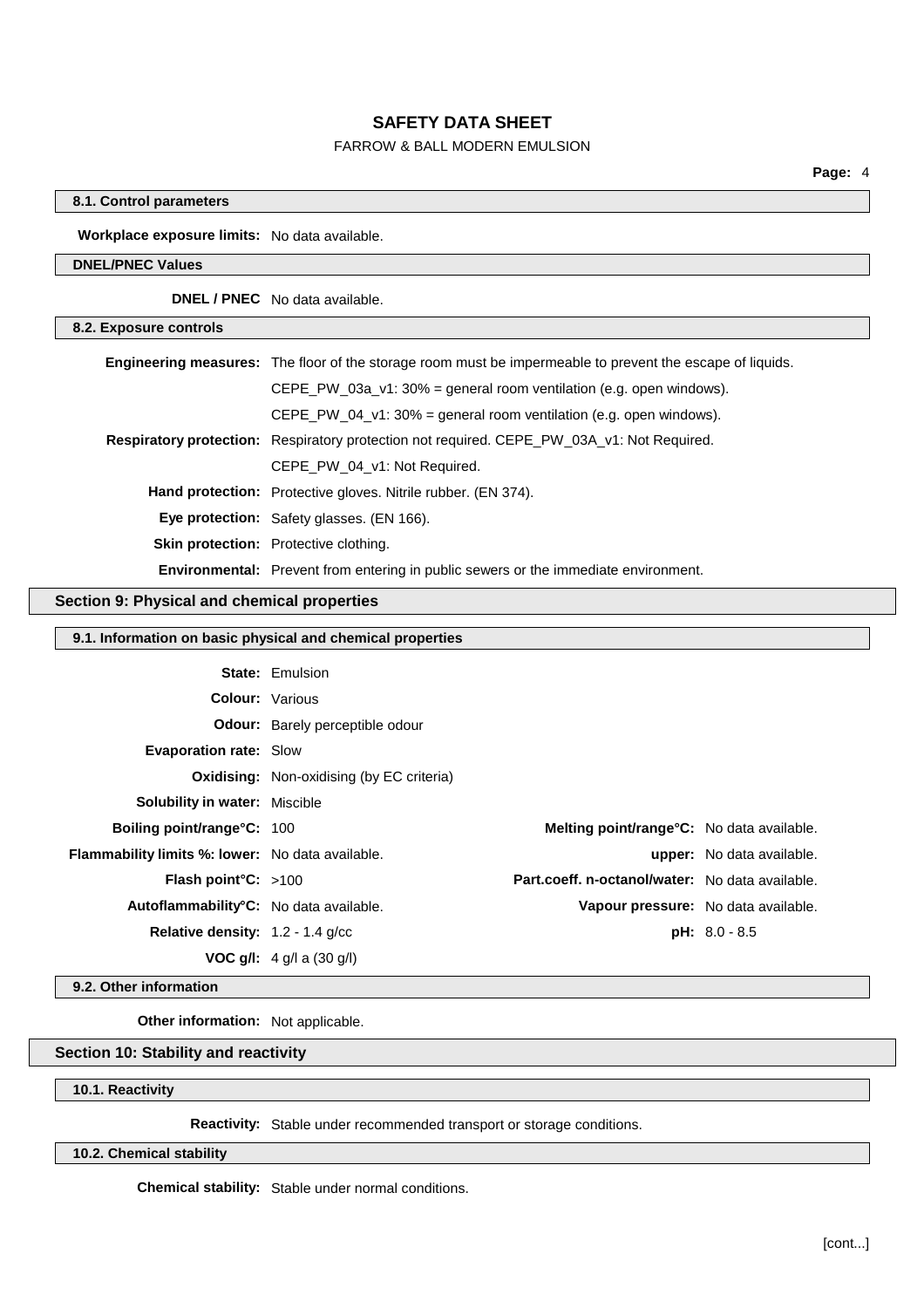## FARROW & BALL MODERN EMULSION

#### **10.3. Possibility of hazardous reactions**

**Hazardous reactions:** Hazardous reactions will not occur under normal transport or storage conditions.

Decomposition may occur on exposure to conditions or materials listed below.

#### **10.4. Conditions to avoid**

**Conditions to avoid:** Heat.

**10.5. Incompatible materials**

**Materials to avoid:** Strong oxidising agents. Strong acids.

### **10.6. Hazardous decomposition products**

**Haz. decomp. products:** No data available.

#### **Section 11: Toxicological information**

## **11.1. Information on toxicological effects**

#### **Excluded hazards for substance:**

| Hazard                         | Route | <b>Basis</b>          |
|--------------------------------|-------|-----------------------|
| Acute toxicity (ac. tox. 4)    |       | No hazard: calculated |
| Acute toxicity (ac. tox. 3)    |       | No hazard: calculated |
| Acute toxicity (ac. tox. 2)    |       | No hazard: calculated |
| Acute toxicity (ac. tox. 1)    |       | No hazard: calculated |
| Skin corrosion/irritation      |       | No hazard: calculated |
| Serious eye damage/irritation  |       | No hazard: calculated |
| Respiratory/skin sensitisation |       | No hazard: calculated |
| Germ cell mutagenicity         |       | No hazard: calculated |
| Carcinogenicity                |       | No hazard: calculated |
| Reproductive toxicity          |       | No hazard: calculated |
| STOT-single exposure           |       | No hazard: calculated |
| STOT-repeated exposure         |       | No hazard: calculated |
| Aspiration hazard              |       | No hazard: calculated |

#### **Symptoms / routes of exposure**

|                                                 | <b>Skin contact:</b> There may be mild irritation at the site of contact. |
|-------------------------------------------------|---------------------------------------------------------------------------|
|                                                 | Eye contact: There may be irritation and redness.                         |
|                                                 | <b>Ingestion:</b> There may be irritation of the throat.                  |
|                                                 | <b>Inhalation:</b> No symptoms.                                           |
| Delayed / immediate effects: No data available. |                                                                           |
| <b>Other information:</b> Not applicable.       |                                                                           |
|                                                 |                                                                           |

**Section 12: Ecological information**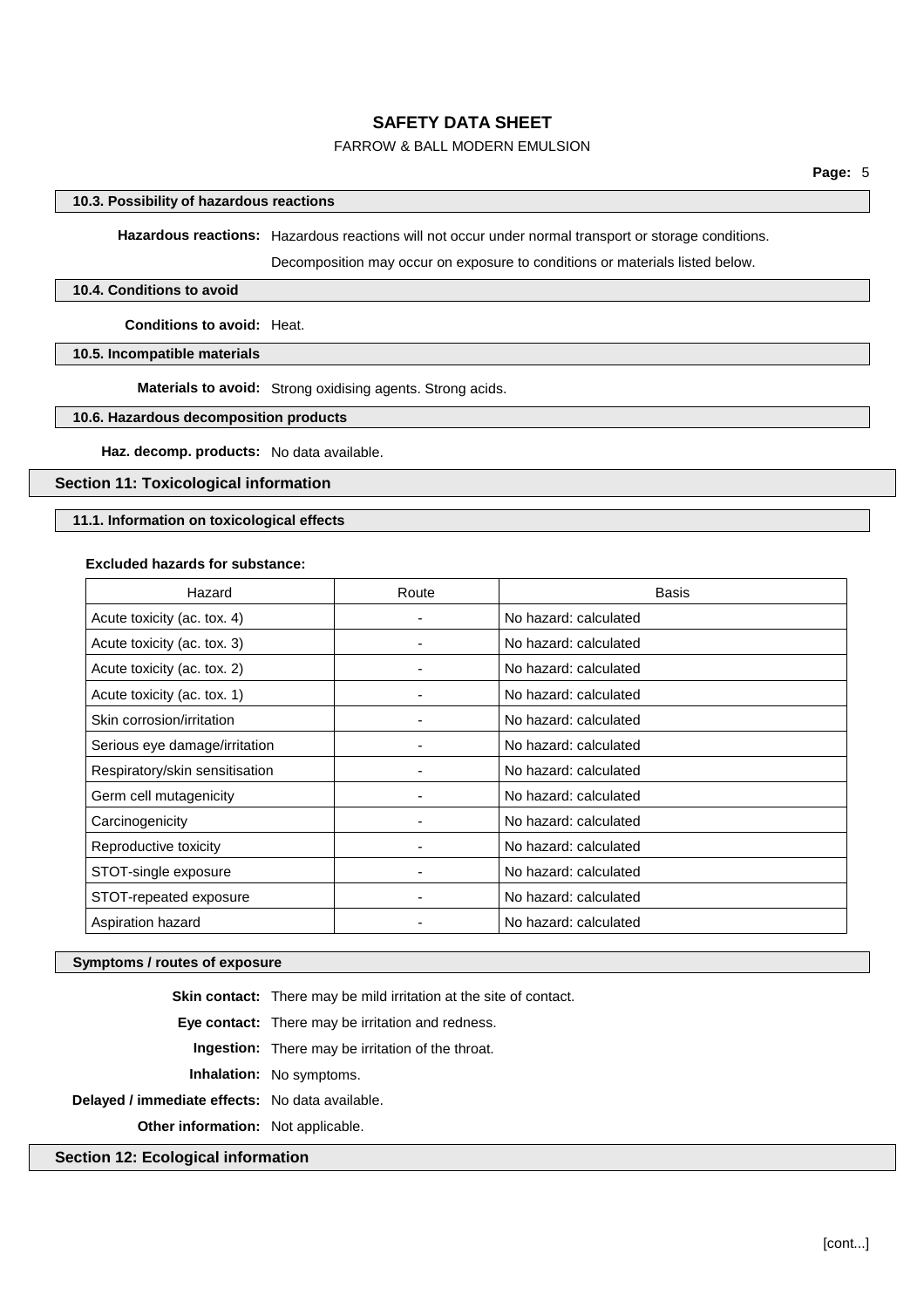## FARROW & BALL MODERN EMULSION

#### **12.1. Toxicity**

**Ecotoxicity values:** No data available.

#### **12.2. Persistence and degradability**

**Persistence and degradability:** Not biodegradable.

### **12.3. Bioaccumulative potential**

**Bioaccumulative potential:** Bioaccumulation potential.

**12.4. Mobility in soil**

**Mobility:** Readily absorbed into soil.

#### **12.5. Results of PBT and vPvB assessment**

**PBT identification:** This product is not identified as a PBT/vPvB substance.

**12.6. Other adverse effects**

**Other adverse effects:** No data available.

**Section 13: Disposal considerations**

**13.1. Waste treatment methods**

|                             | <b>Disposal operations:</b> Disposal should be in accordance with local, state or national legislation. |
|-----------------------------|---------------------------------------------------------------------------------------------------------|
|                             | <b>Recovery operations:</b> Recycling/reclamation of other inorganic materials.                         |
| Waste code number: 08 01 12 |                                                                                                         |
|                             | Disposal of packaging: Dispose of as normal industrial waste. Metal containers may be recycled.         |
|                             | <b>NB:</b> The user's attention is drawn to the possible existence of regional or national              |
|                             | regulations regarding disposal.                                                                         |

#### **Section 14: Transport information**

**Transport class:** This product does not require a classification for transport.

## **Section 15: Regulatory information**

**15.1. Safety, health and environmental regulations/legislation specific for the substance or mixture**

**Specific regulations:** Global Chemical Inventory Status: One or more components of this product are not included in the following inventories. These may be polymers (of which monomers are included) and as such are exempt from registration: European Union EINECS - European Inventory of Existing Chemical Substances,

## **15.2. Chemical Safety Assessment**

**Chemical safety assessment:** A chemical safety assessment has not been carried out for the substance or the mixture by the supplier.

## **Section 16: Other information**